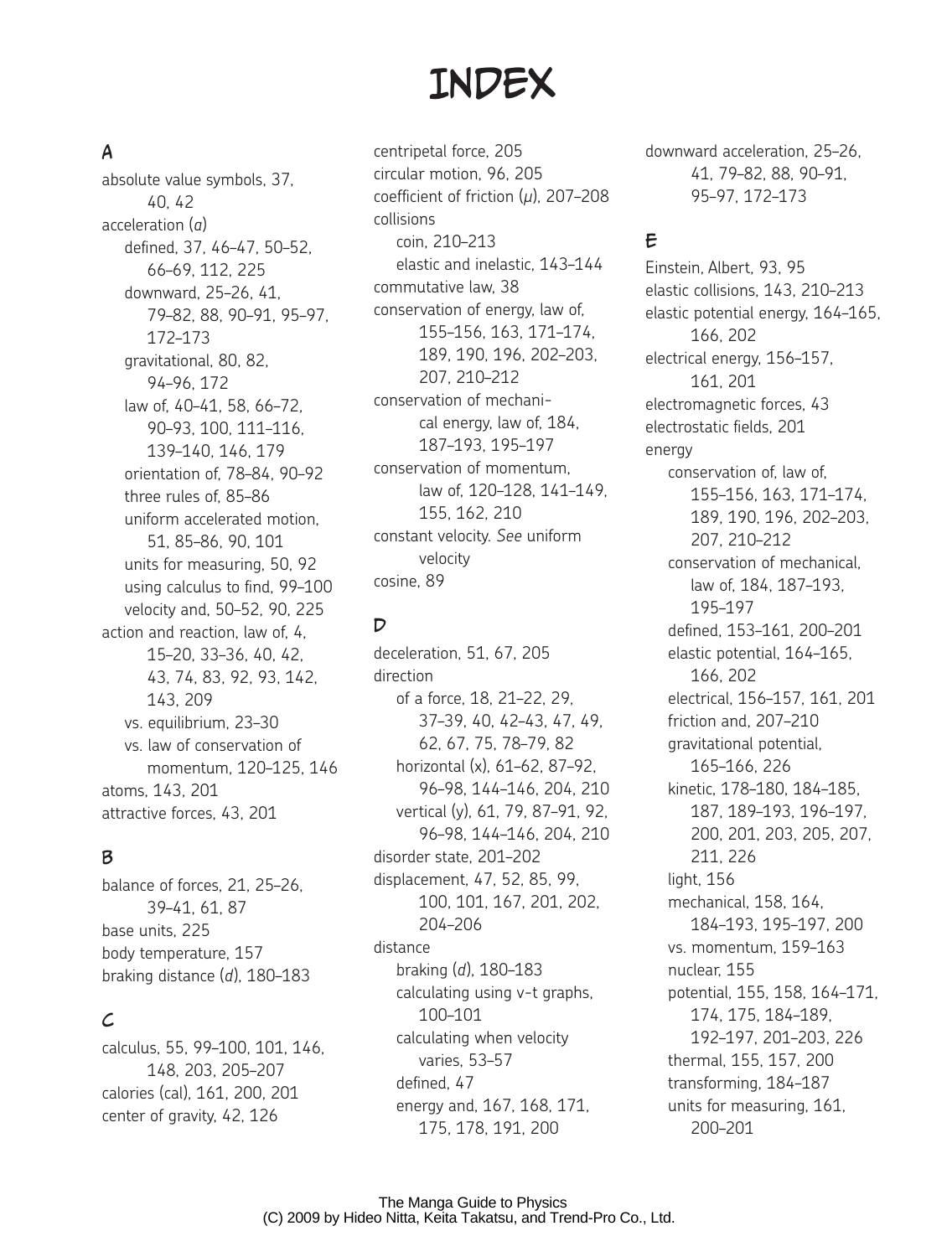equilibrium breaking, 27, 41 defined, 20–22 vs. law of action and reaction, 23–30 vector forces and, 38, 39–40 equivalence principle, 93 equivalent magnitudes, 40, 62, 162

# F

forces (*F*), 18, 43 attractive, 43, 201 balance of, 21, 25–26, 39–41, 61, 87 composition and decomposition of, 87–88 defined, 3, 6–7, 21, 71–72, 92, 112 electromagnetic, 43 equilibrium and, 38, 39–40 finding precise value of, 73 gravity, 21–27, 30–32, 39, 40, 42, 58–59, 76, 77, 79, 88, 91–94, 96, 172, 173, 191, 200, 209–210 horizontal, 87–88 maximum possible, 208 net, 39, 40–41, 58, 60–61, 64–66, 72, 90, 210 nonconservative, 207 nonuniform, 205 nonzero net, 41 normal, 207–208, 210 orientation of, 75–78, 90–92, 169, 204–205 repulsive, 43, 201 splitting, 87–89 units for measuring, 43, 70, 72, 92, 119, 144, 200 vertical, 87–88 free-body diagrams, 41–42 friction air resistance and, 64, 190, 197 coefficient of, 207–208 energy and, 207–210

# G

general relativity, 93 gravitation, universal, 32, 43, 94–95 gravitational acceleration, 80, 82, 94–96, 172 gravitational mass, 93 gravitational potential energy, 165–166, 226 gravity, center of, 42, 126 gravity, force of, 21–27, 30–32, 39, 40, 42, 43, 58–59, 76, 77, 79, 88, 91–94, 96, 172, 173, 191, 200, 209–210

# H

head-to-tail method, 62, 86–87, 88, 145 height, determining, 165, 169, 171–174, 189, 191–197, 203–204 horizontal (x) direction, 61-62. 87–92, 96–98, 144–146, 204, 210

# I

impulse and momentum, 104–105, 111, 113–116, 118, 129–130, 132, 136, 139–144, 215, 225 inelastic collisions, 143 inertia, law of, 40, 41, 58–65, 69, 82–83, 90–92, 126, 207 inertial mass, 93 integral calculus, 101, 146, 148 International System of Units (SI), prefixes, 227

# J

Joule, James Prescott, 226 joules (J), 161, 200–201, 226

#### K

kilocalories (kcal), 161, 200, 201 kilograms (kg), 92, 119, 201, 225 kilowatt hours (kWh), 161

kinetic energy, 178–180, 184–185, 187, 189–193, 196–197, 200, 201, 203, 205, 207, 211, 226

## L

laws conservation of energy, 155–156, 163, 171–174, 189, 190, 196, 202–203, 207, 210–212 conservation of mechanical energy, 184, 187–193, 195–197 conservation of momentum, 120–128, 141–149, 155, 162, 210 Newton's first, 40, 41, 58–65, 69, 82–83, 90–92, 126, 207 Newton's second, 40–41, 58, 66–72, 90–93, 100, 111–116, 139–140, 146, 179, 225 Newton's third, 4, 15–20, 23–30, 33–36, 40, 42, 43, 74, 83, 92, 93, 120–125, 142, 143, 146, 209 light energy, 156

## M

magnitude, 19, 21–22, 24, 25, 27, 29, 37–42, 49, 59, 77, 86–87, 90–96, 100, 108, 117, 118, 139, 144, 159, 160, 173, 207 mass (*m*), 32, 43, 90 defined, 41–42, 68–69, 90, 207 determining weight with, 94–96 gravitational, 93 gravity and, 43, 80 inertial, 93 kilograms (kg), 92, 119, 201, 225 measuring, 68–72, 74, 80, 93–94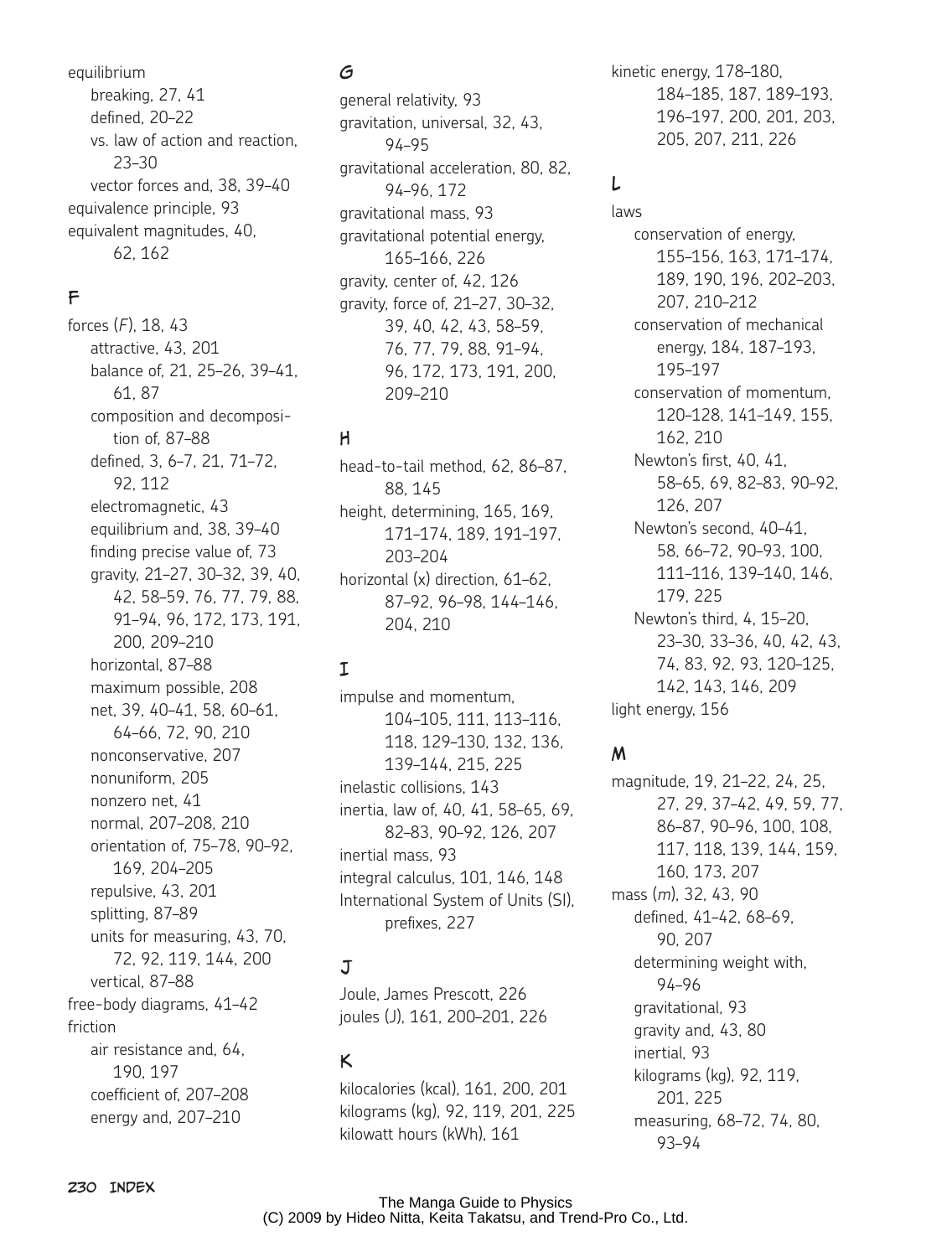maximum possible force, 208 measurement, 68–72, 93–94 measurement units base, 225 calories (cal), 161, 200, 201 joules (J), 161, 200–201, 226 kilocalories (kcal), 161, 200, 201 kilograms (kg), 92, 119, 201, 225 kilowatt hours (kWh), 161 meters (m), 49, 53, 225 meters per second (m/s), 49, 118 meters per second squared (m/s²), 50, 92 newtons (N), 43, 70, 72, 92, 119, 144, 200, 225 seconds (s), 49, 53, 54, 75, 81–82, 118, 132, 225 SI prefixes for, 227 mechanical energy, 158, 164, 184–193, 195–197, 200 mechanics, 34, 41, 134, 138, 167, 168, 198 meters (m), 49, 53, 225 meters per second (m/s), 49, 118 meters per second squared (m/s²), 50, 92 momentum (*p*) calculating, 107–110, 117–119, 225 changes in, 111–116, 119, 121–122, 134–136, 140 collisions, 143–144, 145, 146 conservation of, law of, 120–128, 141–149, 155, 162, 210 vs. energy, 159–163 defined, 37, 84, 106–110, 139–140, 159, 225 impact reduction, 129–132 impulse and, 104–105, 111, 113–116, 118, 129–130, 132, 136, 139–144, 215, 225

mass differences, 109–110 orientation of, 139, 144–145 outer space and, 126–128, 147–149 velocity and, 107–110, 112–113, 113–116 motion. *See also* acceleration; Newton's three laws of motion calculating, 10, 75–84 circular, 96, 205 parabolic, 96–99 simple, 46 uniform, 65, 90, 149 uniform accelerated, 51, 85–86, 90, 101 units for measuring, 144, 226 mu (*µ*), 207–208

#### N

negative vectors, 38 net forces, 39, 40–41, 58, 60–61, 64–66, 72, 90, 210 Newton, Isaac, 40, 43, 92, 122 newtons (N), 43, 70, 72, 92, 119, 144, 200, 225 Newton's first law, 40, 41, 58–65, 69, 82–83, 90–92, 126, 207 Newton's second law, 40–41, 58, 66–72, 90–93, 100, 111–116, 139–140, 146, 179, 225 Newton's third law, 4, 15–20, 33–36, 40, 42, 43, 74, 83, 92, 93, 142, 143, 209 vs. equilibrium, 23–30 vs. law of conservation of momentum, 120–125, 146 Newton's three laws of motion, 33–35, 40–42, 83–84, 90 nonconservative forces, 207 nonuniform forces, 205 nonzero net forces, 41 normal forces, 207–208, 210 nuclear energy, 155

## O

orientation of acceleration, 78–84, 90–92 of force, 75–78, 90–92, 169, 204–205 of momentum, 139, 144–145 of velocity, 76, 78, 81–82, 90–92, 196, 197 of work, 204–205 outer space, 43, 63–64, 69, 90, 95, 126–127, 147

# P

parabolas, 78, 91, 98 parabolic motion, 96–99 physics, defined, 34–36, 83 potential energy, 155, 158, 164–171, 174, 175, 184–189, 192–197, 201–203, 226 propulsion, rocket, 147–149

# Q

quadratic functions, 98

## R

reaction forces. *See* action and reaction, law of relative velocity, 63, 147–148 repulsive forces, 43, 201 rubber/rubber bands, 166–167, 170, 201, 202, 208

#### $\leq$

scalars, 37–39, 40 seconds (s), 49, 53, 54, 75, 81–82, 118, 132, 225 SI (International System of Units), prefixes, 227 simple motion, 46 sine, 89 space. *See* outer space speed braking distance and, 180–183